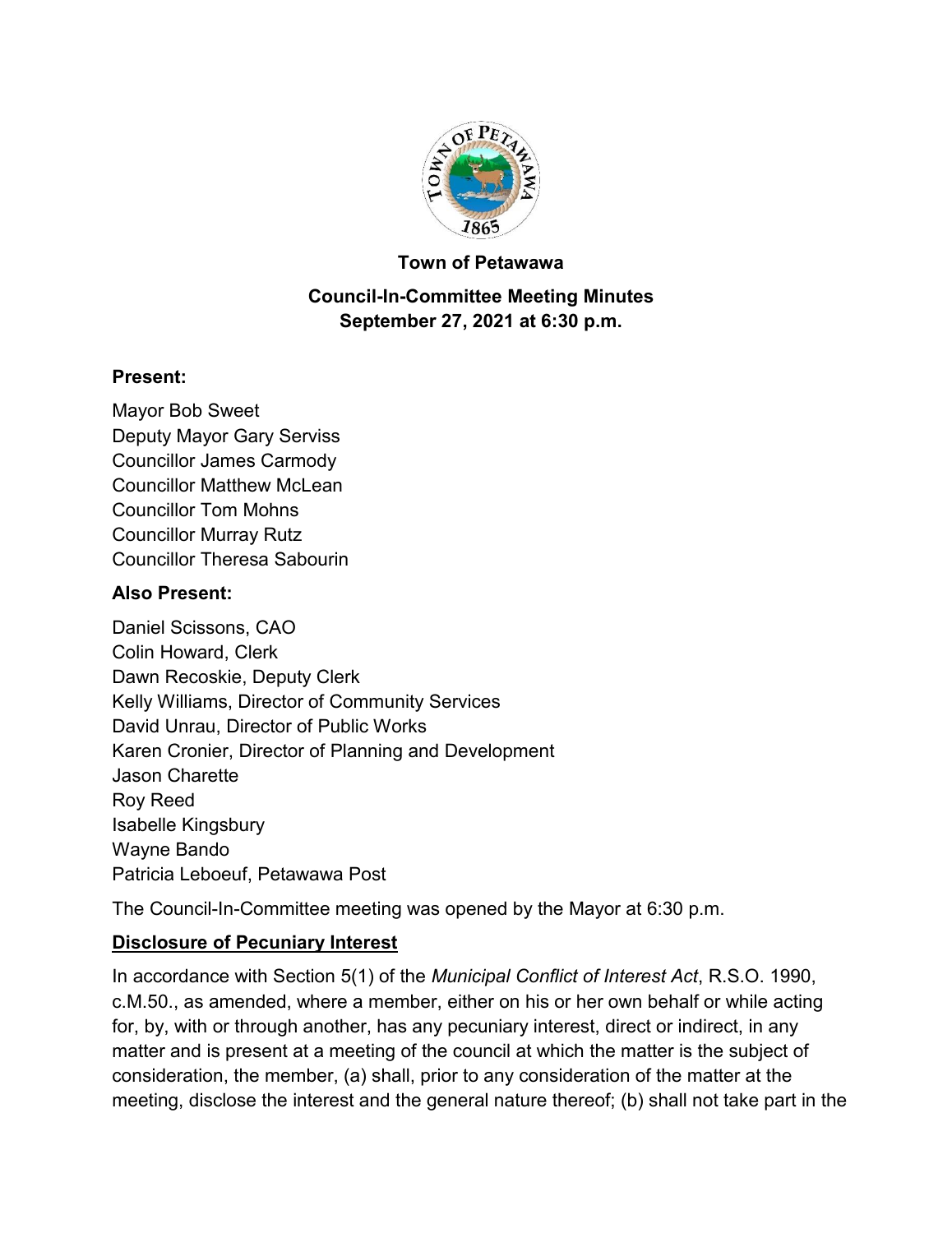discussion of, or vote on any question in respect of the matter; and (c) shall not attempt in any way whether before, during or after the meeting to influence the voting on any such question.

## 1. Declaration #2021-03

Mayor Bob Sweet declared a potential deemed indirect pecuniary interest with respect to item #4 in the monthly report for September 2021 from David Unrau, Director of Public Works, regarding the final project financials and business plan to proceed with construction and submission of additional funding grant application for the proposed Petawawa WPCP Net Zero Project, as his son is employed by OCWA.

# **Presentations**

There were no presentations.

## **General Matters**

## 1. CS-08-2021 – COVID-19 Vaccination Screening at the Petawawa Civic Centre

Kelly Williams, Director of Community Services, provided an overview of the report. Mr. Williams stated that a more streamlined approach to COVID-19 screening process is recommended at screening locations. Mr. Williams stated the recommendation is to require all coaches, officials, trainers, and volunteers who are associated with the organized indoor sport activity to be fully vaccinated or have the appropriate exemption documentation. Mr. Williams stated other municipalities have adopted similar vaccination requirement policies.

# **Moved by Murray Rutz**

#### **Seconded by James Carmody**

That Council approves the recommendation to streamline the COVID-19 screening process at screening stations located within Town-operated recreational facilities to require coaches, officials, trainers and volunteers (who are working in the facility) who are associated with organized indoor sport activities to be required to be fully vaccinated or have the appropriate exemption documentation. **Carried**

#### **Public Works**

1. Monthly Report – September 2021

David Unrau, Director of Public Works, provided an overview of the monthly report. Mr. Unrau highlighted capital projects to-date, asset management, operations and maintenance, water and sanitary, energy management, and special projects and initiatives.

# **Moved by Gary Serviss Seconded by Theresa Sabourin**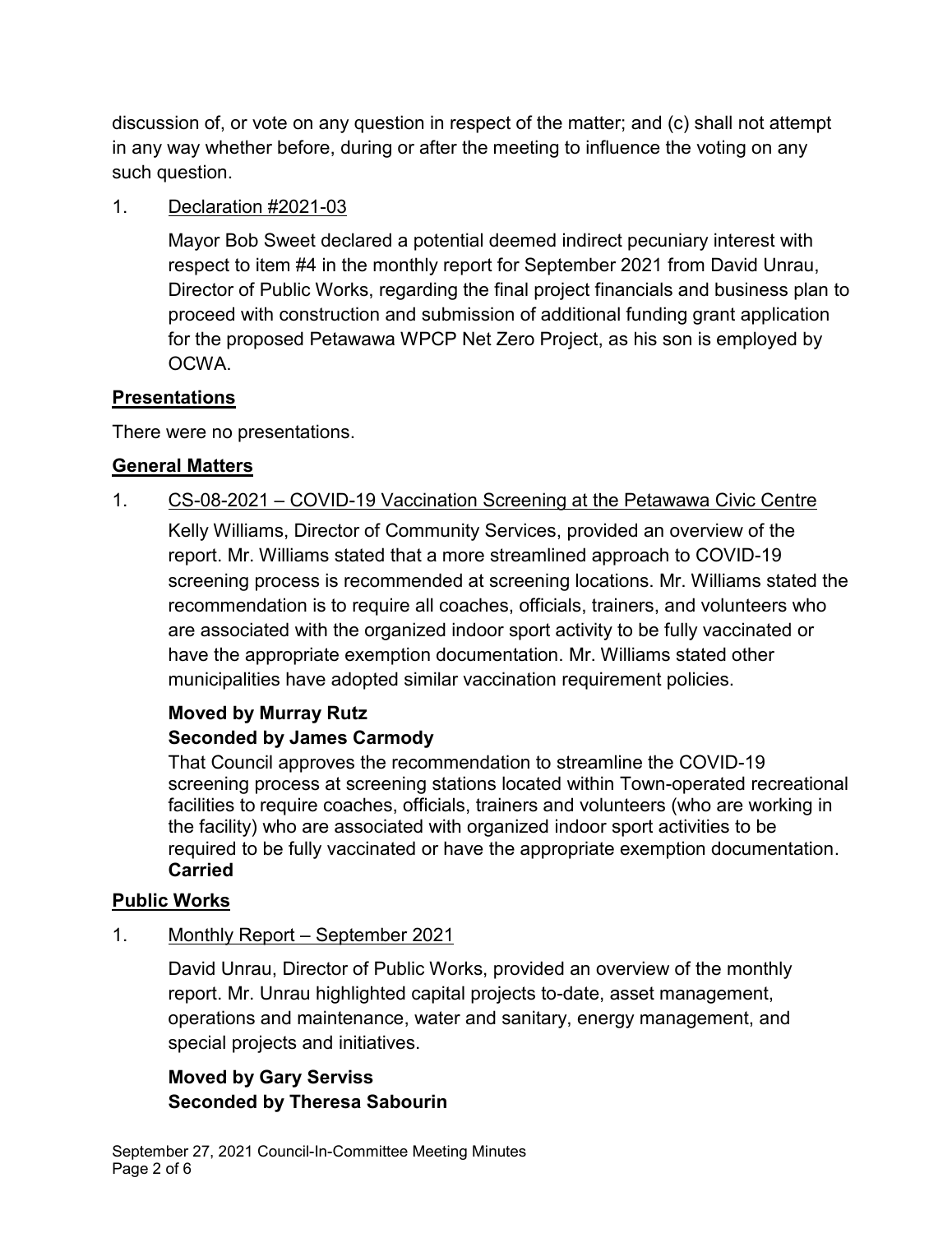That the Public Works monthly report for September be accepted as information. **Carried**

**\*Note:** Item 4 of the Public Works monthly report was not discussed; as such, Mayor Bob Sweet did not need to relinquish the Chair to the Deputy Mayor due to his previous declared indirect pecuniary interest.

## 2. PW-24-2021 – Active Transportation, Budget 2022 Work Plan

David Unrau, Director of Public Works, provided an overview of the report, highlighting to date the activities that have been completed within the Active Transportation Plan. Mr. Unrau shared some stories from residents striving for a more inclusive pedestrian and cycling community. Mr. Unrau outlined active transportation priorities for consideration in 2022 budget deliberations.

The report was received for information.

## 3. PW-25-2021 – Road Improvements, Budget 2022 Work Plan

David Unrau provided an overview of road improvement priorities for consideration in 2022 budget deliberations.

The report was received for information.

## 4. PW-26-2021 – Asset Management Coordinator, Budget 2022 Work Plan

David Unrau provided notice that a recommendation to create a full-time position of Asset Management Coordinator to manage the municipality's asset, energy and active transportation portfolios will be included in the 2022 draft budget.

The report was received for information.

# 5. PW-27-2021 – Drainage Challenge on Shamess Road

David Unrau provided an overview of the report, outlining the drainage concerns at 367 Shamess Road. Mr. Unrau outlined the options that Jp2g Consultants Inc. provided to resolve the issue on the property. Council directed Mr. Unrau to conduct further review to determine if there are other less costly options to resolve the situation, and to provide an updated report at a future meeting.

- 6. Public Works Budget Report Received for information.
- 7. Sewage System Budget Report Received for information.
- 8. Waterworks Budget Report

Received for information.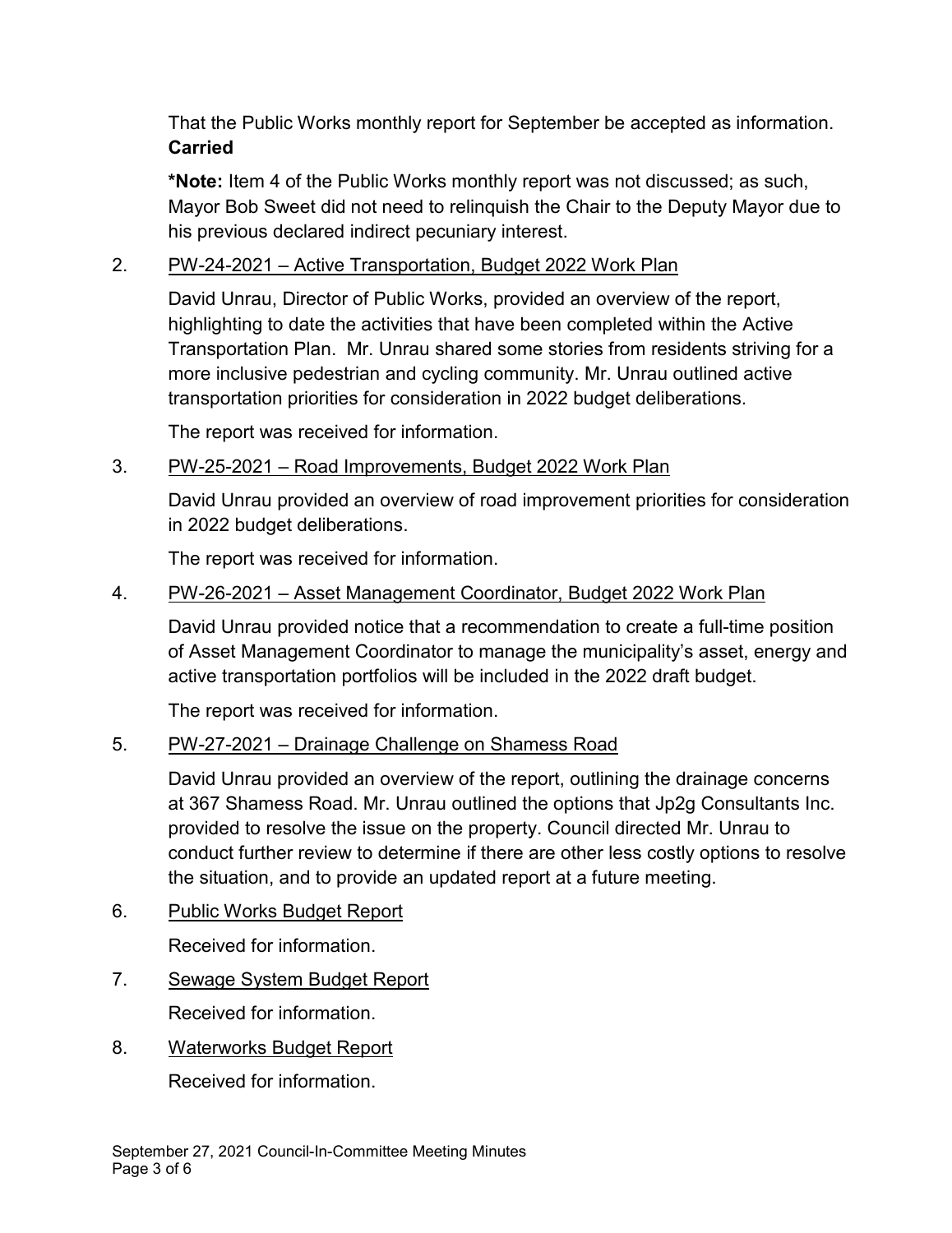## **Planning and Development**

## 1. Activity Report – August 2021

Karen Cronier, Director of Planning and Development, provided an overview of the monthly report. Ms. Cronier highlighted the active subdivisions, zoning by-law amendments, and site plan applications. Ms. Cronier advised that the municipality will be required to conduct an emergency exercise this year after receiving exemptions in 2019 for flooding and in 2020 for COVID-19.

# **Moved by Gary Serviss Seconded by Theresa Sabourin**

That the Planning and Development activity report for August be accepted as information.

## **Carried**

2. Building Activity Report – August 2021

Karen Cronier presented the monthly report.

# **Moved by Tom Mohns**

# **Seconded by Murray Rutz**

That the Building activity report for August be accepted as information. **Carried**

#### 3. PL-21-2021 – Frank's Electric Site Plan Application, Industrial Avenue

Karen Cronier provided an overview of the report. Ms. Cronier explained the property has a frontage of 65.36 metres along Industrial Avenue and an overall lot area of 0.771 ha. The applicant is proposing to construct a contractor's office/shop and associated accessory structures which is permitted under the zoning by-law.

#### **Moved by James Carmody Seconded by Tom Mohns**

That Council grants final approval to the site plan for Frank's Electric on condition that the Owner enters into a site development agreement with the Town prior to any construction occurring on site.

## **Carried**

# 4. PL-22-2021 – Lapointe Vehicle Storage Units Site Plan Application, 137 Industrial Avenue

Karen Cronier provided an overview of the report. Ms. Cronier explained the proposal includes the addition of two new mini-storage buildings that are to be used specifically for vehicle storage.

**Moved by Matthew McLean Seconded by Murray Rutz**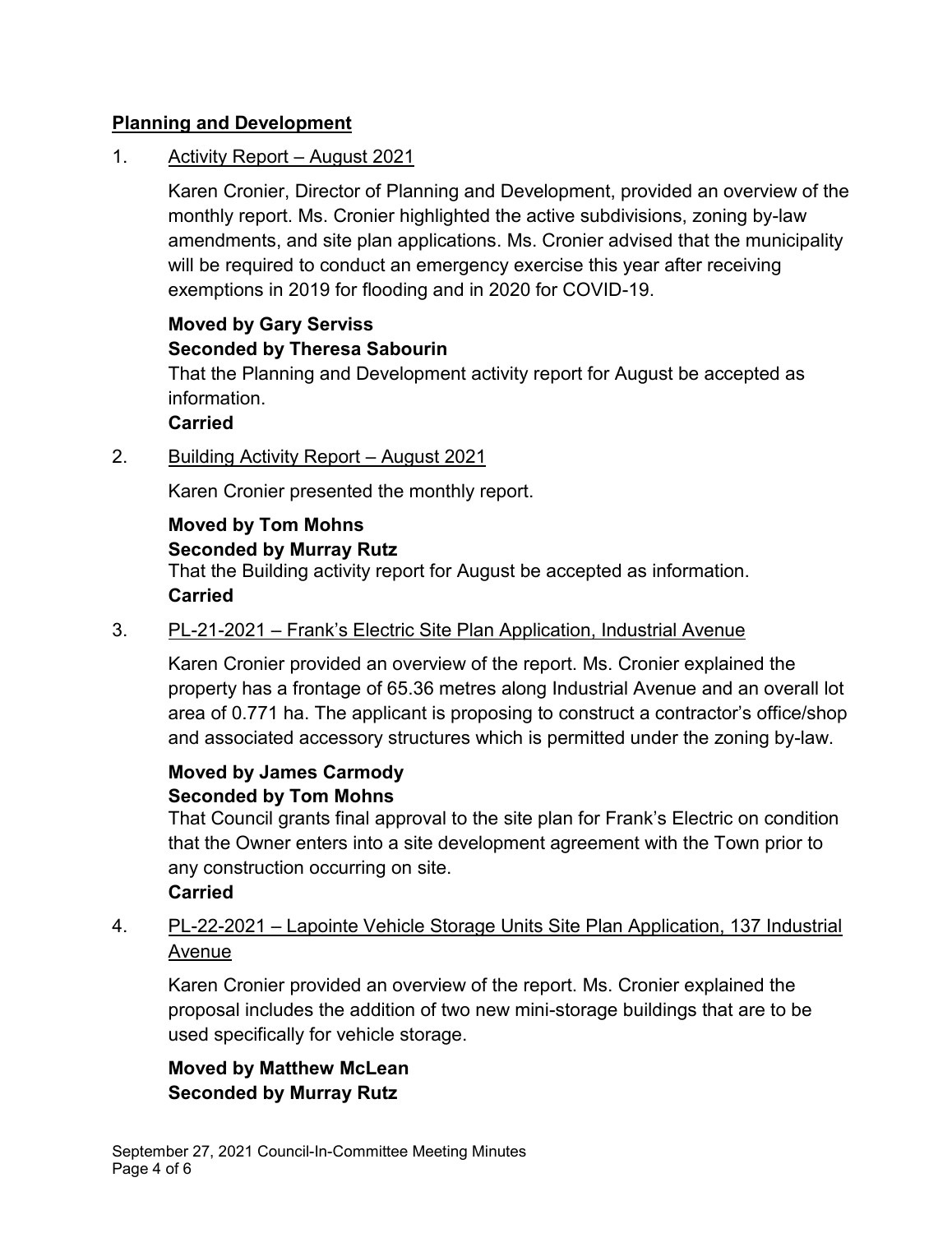That Council grants site plan approval for a Vehicle Storage Facility at 137 Industrial Avenue on condition that the applicant enter into a site development agreement with the Town.

#### **Carried**

5. PL-23-2021 – Zoning By-law Amendment Application, Rowan, 21 Louise Street, Part of Mill Site No.1 and Part of Public Square Plan 25

Karen Cronier provided an overview of the report. Ms. Cronier explained the purpose and effect of the zoning by-law amendment is to rezone a 320 square metre parcel of land from Open Space (OS) to Residential One (R1) to permit the existing accessory garage to continue once the land is transferred from the Town to the abutting property owner.

A public meeting is expected to be scheduled for early November. The report was received for information

6. PL-24-2021 – Zoning By-law Amendment Application, Ryan and Edward Mielke, Black Bay Road, Part of Lot 6, Concession 7

Karen Cronier provided an overview of the report. Ms. Cronier explained the purpose and effect of the zoning by-law amendment is to rezone the lands in Consent Application B33/21 from Rural-Exception Five (RU-E5), and the lands to be enlarged in Consent Application B33/21 from Residential One (R1) to a new exception zone, that being Residential One-Exception Fifty-Five (R1-E55) so the entire enlarged lot will be within the same zone designation.

A public meeting is expected to be scheduled for early November. The report was received for information.

#### 7. PL-25-2021 – Comprehensive Zoning By-law Review and Update

Karen Cronier provided an overview of the report. Ms. Cronier stated that two open houses were held on September 15, 2021 for residents to stop by to have any questions answered about the proposed changes to the comprehensive zoning by-law.

The statutory public meeting has been scheduled for October 4, 2021 at the Petawawa Civic Centre.

## **Moved by Murray Rutz Seconded by Theresa Sabourin**

That Council supports the amendments noted in report PL-25-2021 and the subsequent revisions to the Comprehensive Zoning By-law. **Carried**